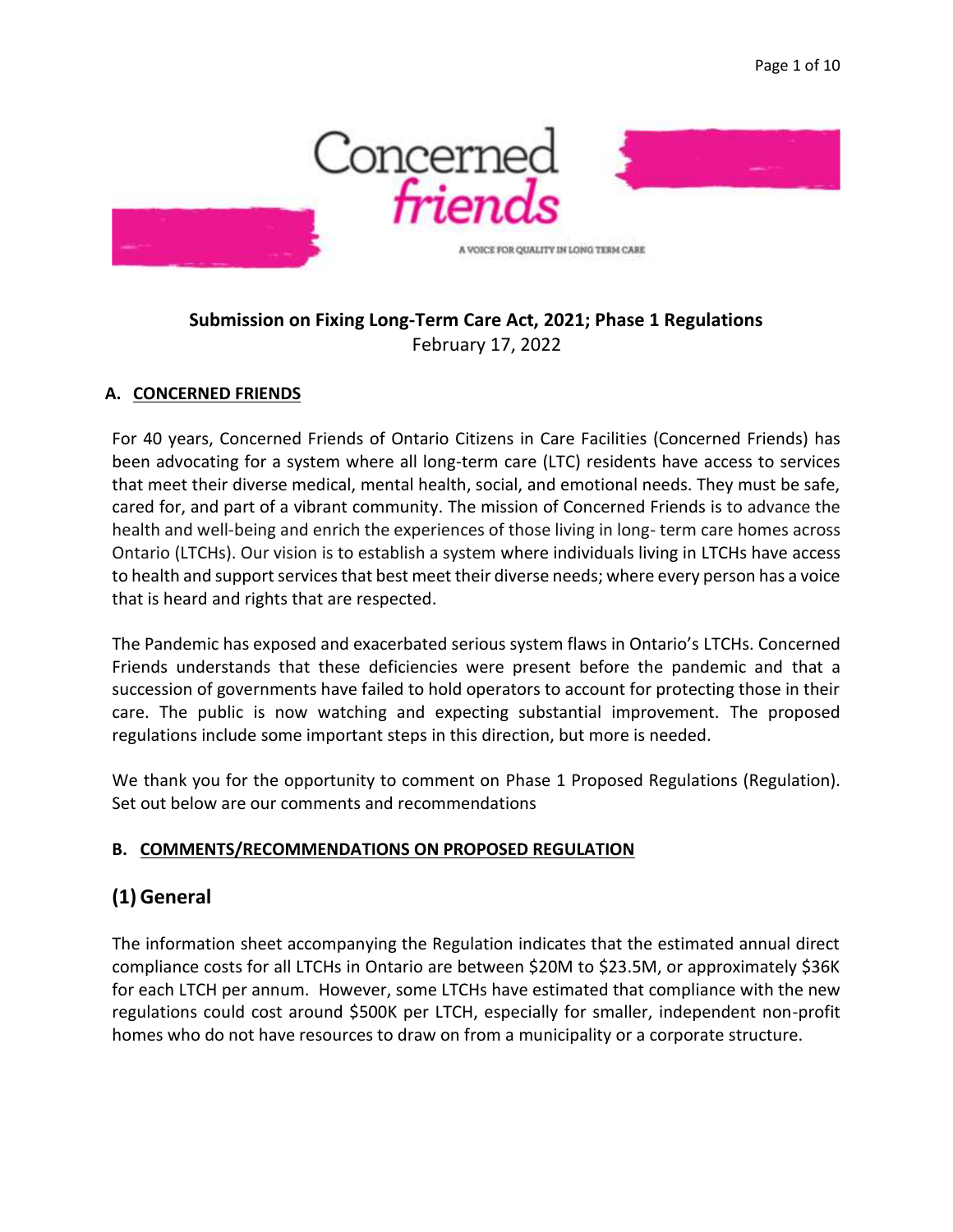#### **Recommendations:**

- **1. Each LTCH should be funded each year for compliance costs with the Regulation.**
- **2. The estimated costs for compliance should be reviewed and increased to ensure that appropriate annualized compliance funding is provided to LTCHs. The estimate per LTCH is much too low to meet all of the new requirements.**

# **(2)Diversity and Discrimination**

The Resident's Bill of Rights under Bill 37 has been amplified to recognize the rights of residents to be treated with respect and dignity, regardless of race, ancestry, place of origin, colour, ethnic origin, citizenship, creed, sex, sexual orientation, gender identity, gender expression, age, marital status, family status or disability.

Evidence from Canadian literature clearly demonstrates that health outcomes differ based on social and demographic factors such as sexual orientation, gender identity, language, race, immigration status, and ethnicity, as well as access to affordable housing, adequate income, social inclusion and other factors.<sup>1</sup> Existing literature within and beyond Canada has noted fears of needing to "go back into the closet" and/or receiving lower quality of care in long-term care settings because of their sexual orientation or gender identity.<sup>2</sup>

We applaud the recognition of diversity in the Bill of Rights. However, more is needed to ensure respect and dignity, regardless of the diverse characteristics of residents. These areas are not addressed in the Regulation.

#### **Recommendation:**

**3. The Regulation to require each licensee of a LTCH (licensee) to develop a policy and procedures to ensure that residents who come from diverse backgrounds, including gender identity and gender expression (such as 2SLGBTQI) are protected and recognized for their vulnerability to bias and prejudicial treatment. The policy to set out procedures to ensure that diverse residents are treated in a manner that respects their inherent dignity and procedures to be followed in the event of discrimination.**

<sup>&</sup>lt;sup>1</sup> Flanagan, A., Um, S., Sinha, S., Roche, B., Rosenburg, J., Nicin, M., McKenzie, K. (2021). Leaving no one behind in long-term care: Enhancing socio-demographic data collection in long-term care settings. Toronto, ON: National Institute on Ageing, Ryerson University and Wellesley Institute, at p. 6.

<sup>&</sup>lt;sup>2</sup> 2 House of Commons Canada. 2019. Report of Standing Committee on Health of LGBTQIA2 Communities in Canada, 42nd Parl, 1st Sess, No 28. From: https://www.ourcommons.ca/ Content/Committee/421/HESA/Reports/ RP10574595/hesarp28/hesarp28-e.pdf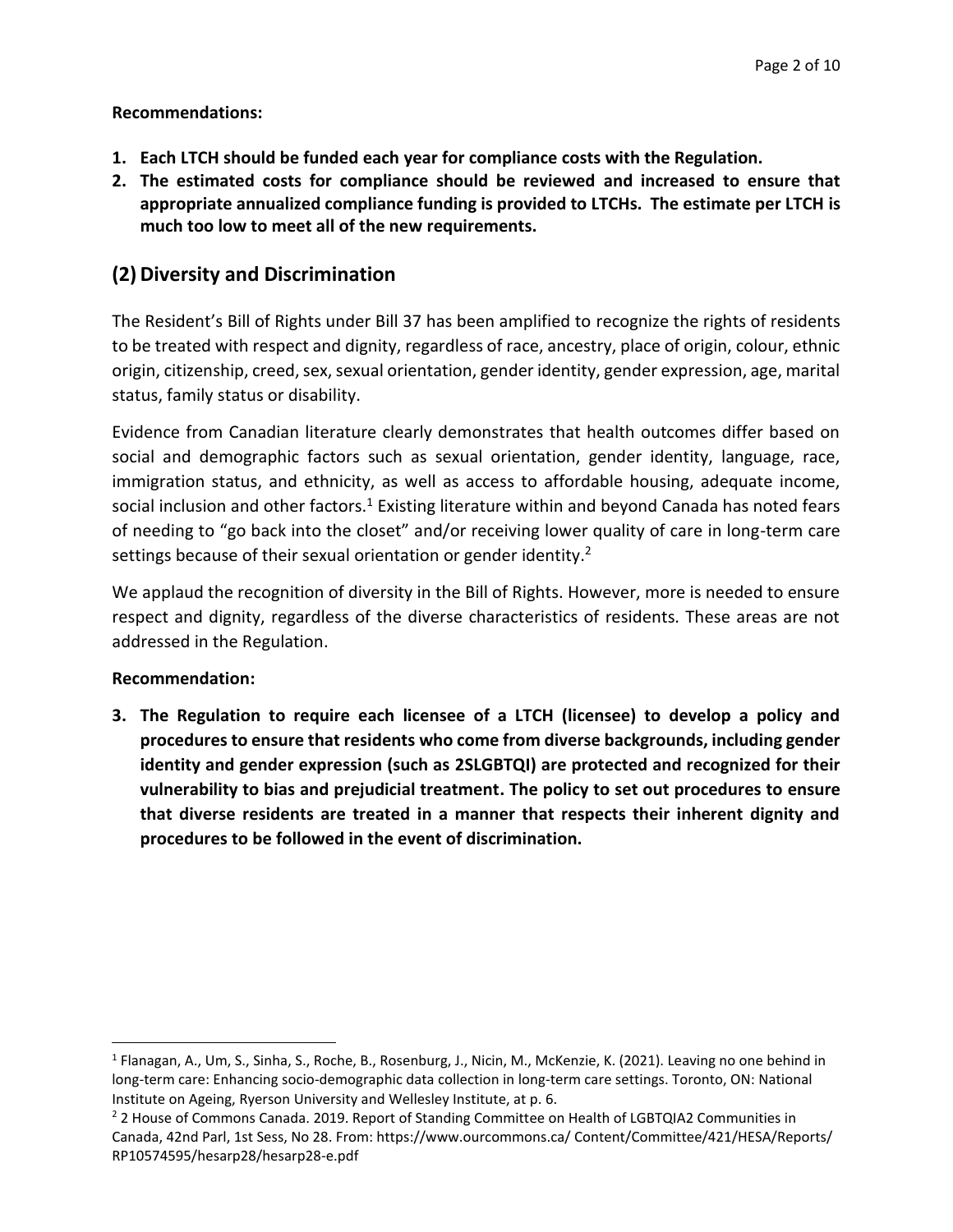# **(3) Emergency Planning/Pandemic Preparedness**

Clause 102 (4) (b) of the Regulation sets out the composition of the interdisciplinary infection prevention and control team, which is to include the infection prevention and control lead, the Medical Director, the Director of Nursing and Personal Care and the Administrator.

However, there should be front-line staff mandated as part of the team, in order to have frontline expertise, investment in, and compliance with, the program.

There is a requirement in the Regulation for emergency plans, including the identification of other agencies that may be involved. Given the partnerships between hospitals and homes that were essential for dealing with the COVID-19 pandemic, there should be a specific delineation of the partner hospital(s) in the Emergency Plan.

Residents in LTCHs comprise one of the most vulnerable populations in Canada. In Canada, LTC residents accounted for 3% of all COVID-19 cases and 43% of COVID-19 deaths.<sup>3</sup> They live in high risk congregate settings and everything possible must be done to protect them from disease and death.

## **Recommendations:**

- **4. Clause 102 (4) (b) of the Regulation be amended to include persons who provide direct care (front line staff) to be part of the interdisciplinary infection prevention and control team.**
- **5. The Regulation to require that all persons providing services/entering LTCHs be fully screened and immunized (including boosters) for infectious diseases, including COVID-19.**

# **(4)Quality of Care**

## *Palliative Care and MAiD*

We agree with the requirement in Bill 37 (section 12) that all residents should be provided with care and services that integrate a palliative care philosophy. This should be done early on in a resident's admission to LTC. As our population ages, more people will develop terminal diseases and require skilled care, including palliative care. The average length of stay in a LTCH is 18 months. According to a 2018 study by the Canadian Institute on Health Information (CIHI), only 6% of residents in a LTCH have a record of receiving palliative care in the last year of life.<sup>4</sup>

<sup>3</sup> https://www.cihi.ca/en/covid-19-resources/impact-of-covid-19-on-canadas-health-care-systems/long-term-care

<sup>4</sup> cihi.ca/sites/default/files/document/access-palliative-care-2018-en-web.pdf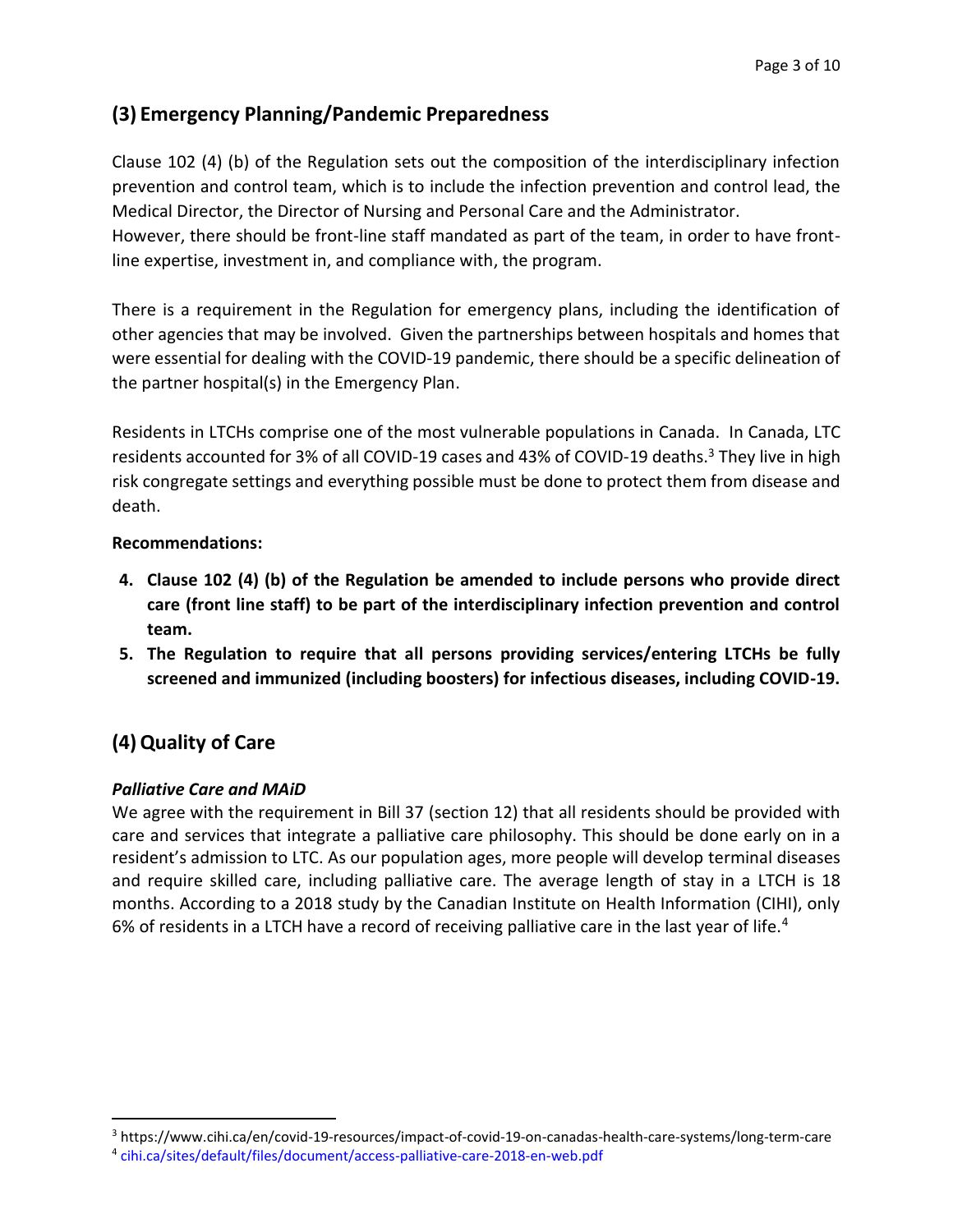In order for residents to benefit from a palliative care approach, LTCHs must be adequately staffed and trained in palliative care. Residents must have access to palliative care specialists and resources, which support their physical and emotional needs.<sup>5</sup> That requires relying on a recognized definition and established standards for palliative care, such as those adopted by the World Health Organization.<sup>6</sup>

Section 34 of the Regulation permits 6 months for compliance with the palliative care requirement which is too long. LTCHs who deal with people who for the most part are dealing with end-of-life care, must integrate such philosophy upon the regulation coming into force. LTCHs should report publicly upon their steps in ensuring adoption of a palliative care program. In addition, there is no mention of MAiD (Medical Assistance in Dying) in the Regulation. MAiD is a treatment option at end of life and must be available at each LTCH so that residents can choose this treatment and have it administered at their home.

#### **Recommendations:**

- **6. The Regulation to require that the adoption of a palliative care philosophy by licensees be upon passage of the Regulation and that LTCHs begin to publicly report on palliative care performance measures after six months of the regulation coming into force.**
- **7. The Regulation to define the term "palliative care" such as that set out by the World Health Organization.**
- **8. The Regulation to require that MAiD be available in each LTCH so that residents may choose to die at their home.**

## *Psychotropic Medication*

It is well known that psychotropic medication is overused in LTCHs to deal with responsive behaviours of residents who do not suffer from mental illness. This constitutes chemical restraint, and the inappropriate use of psychotropic medications can have devastating effects upon residents, including severe side effects and death. A recent scientific study found a dramatic increase in prescribing psychotropic medications to older people in Ontario's care homes, including antipsychotics, antidepressants, and benzodiazepines such as Valium or Klonopin during the COVID-19 pandemic.<sup>7</sup>

#### **Recommendations:**

- **9. The Regulation to address the minimization of use of chemical restraints for responsive behaviours and require that the Restraints Policy mandated by section 118 address the inappropriate use of psychotropic medication.**
- **10. The Regulation to address the requirement for specialized behaviour and recreation therapists to assist in dealing with residents with responsive behaviours.**
- **11. The Regulation to mandate training of LTCH staff in understanding and dealing with individuals with responsive behaviours.**

<sup>5</sup> https://policyoptions.irpp.org/magazines/july-2020/palliative-care-has-been-lacking-for-decades-in-longtermcare/

<sup>6</sup> www.who.int/health-topics/palliative-care

<sup>7</sup> https://www.medrxiv.org/content/10.1101/2020.11.26.20239525v1.full.pdf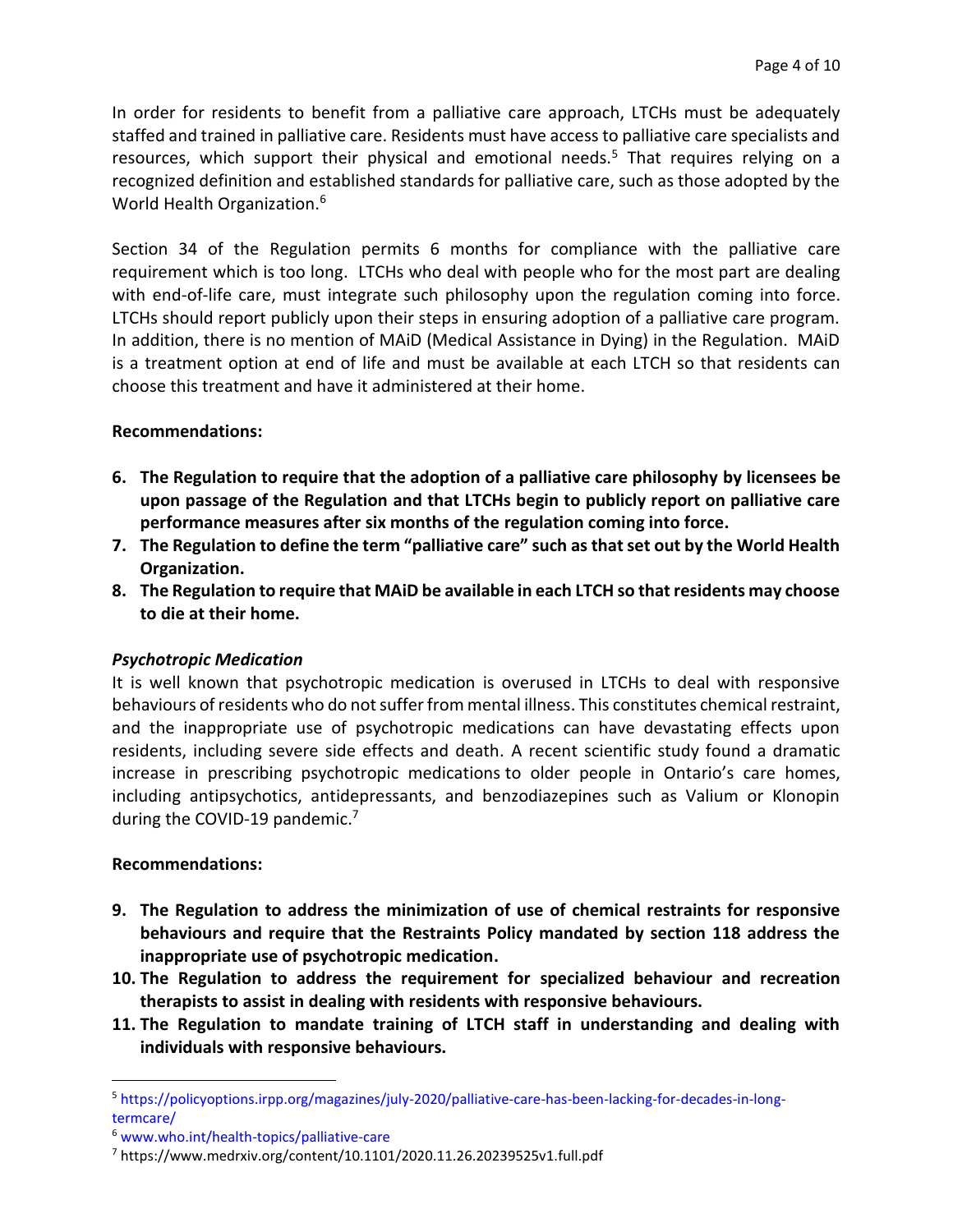#### *Care Plan*

Residents upon entry into LTCHs are typically asked to sign medical directives. Section 87 of the Regulation specifically references directives. However, except in an emergency, all medical treatment decisions should be made and confirmed by the resident at the time and after informed consent, and if the resident does not have the capacity for treatment decisions, then the substitute decision maker for the resident should be approached for treatment decisions, after informed consent.

The Residents' Bill of Rights (clause 3 (1) (12) of Bill 37) recognizes that every resident has the right to be given access to protected outdoor areas in order to enjoy outdoor activity. However, this is not typically addressed in residents' care plans.

#### **Recommendations:**

- **12. The Regulation to state that treatment decisions are to be made by the resident, after informed consent, or by the substitute decision maker, if the resident does not have capacity for treatment decisions. Directives are to be used only in the case of emergencies.**
- **13. The Regulation to require that each resident's care plan address the resident being taken outside for recreation as per the Bill of Rights.**

#### *Direct Care for Residents and Staffing*

Bill 37 sets out "an average" of 4 hours of daily care as a *target* by 2025. Targets are not obligations and not enforceable, and 2025 is far too late, and beyond the mandate of this term of government. This timetable for improved staffing levels needs to be moved up to address urgent care needs, especially in the context of the ongoing COVID-19 pandemic.

Residents in LTCHs do not have appropriate access to physicians. Key findings show that the proportion of residents that received physician visits dropped by 16% in Wave 1 of the pandemic compared to normal years. Resident deaths in LTCHs due to COVID-19 were disproportionate compared to the general population during this period.<sup>8</sup>

#### **Recommendations:**

- **14. The Regulation to require 4 hours of direct (hands-on) daily care for each resident to be in place upon passage of the Regulation. The "average" hours of care should be replaced with a minimum 4 hours of hands-on care per resident per day that recognizes the medical and care needs of the demographics of individual residents.**
- **15. The Regulation to require that LTCHs report publicly on actual hours of daily hands-on care provided for each resident, and by which type of health care worker.**
- **16. The Regulation to state that in addition to the Medical Director, there be an Attending Physician(s) or Attending Nurse Practitioner(s) (number based on # of beds) who is on site and accessible at all times and is responsible for managing and coordinating resident care in their respective LTCH.**

<sup>8</sup> https://rnao.ca/policy/nursing-home-basic-care-guarantee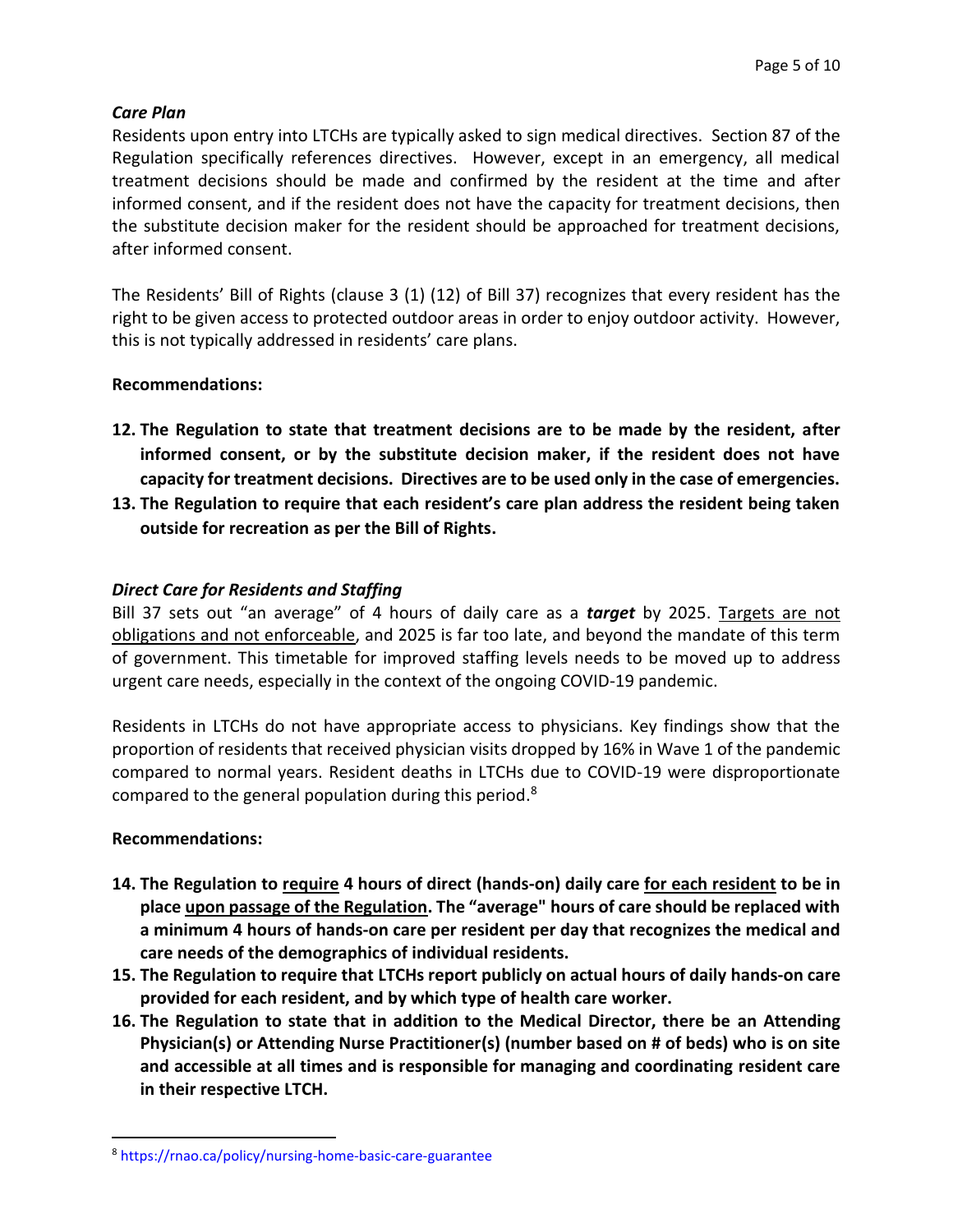# **(5) Resident Safety**

## *Modernize Building Design and Accommodation to Meet Resident and Staff Needs*

Almost half of the existing LTCHs (approximately 30,000 beds) do not meet the province's design standards (*Long Term Care Home Design Manual, 2015*), in terms of the amount of space per resident and the amenities being provided (e.g., 3 and 4 beds per room). Many of these homes are over 40 years old and need to be redeveloped by 2025 when their operating licenses expire.

### **Recommendations:**

- **17. The Regulation to require that building layouts enable effective workflow to support a safe, caring, and responsive living/working environment, e.g., dementia care, behaviour support.**
- **18. The Government to provide dedicated long-term funding for on-going capital repair and maintenance of LTCHs to ensure that aging facilities are regularly assessed and updated or replaced as needed. Building maintenance supports livable and safe spaces for residents and staff.**
- **19. The Regulation to address the need to ensure one person to a room with an ensuite bathroom for resident safety (other than couples who request to be together in a room).**

# **(6) Accountability, Enforcement, and Transparency**

## *Administrative Monetary Penalties*

The Regulation specifies the amounts and criteria for issuing administrative monetary penalties as deterrents for non-compliance with the Act. **However, there is no requirement to issue penalties.** Existing penalties (of up to \$100,000 per home) have never been enforced. <sup>9</sup> The administration of penalties must be done if there is non-compliance. Otherwise, non-compliance will not be taken seriously. In addition, there is no delineation of how much non-compliance will result in a revocation of a license.

- **20. The Regulation to specify that administrative penalties are mandatory if there is noncompliance.**
- **21. The Regulation to address how much non-compliance will result in a revocation of the licensee's license.**
- **22. The Regulation to stipulate that any administrative penalties issued against a LTCH and whether the penalties have been paid or are in arrears, to be published on the Ministry website for LTCHs, as well as the website of the LTCH.**

## *Inspections*

The Regulation contemplates annual inspections, which is critical. However, these inspections need to be unannounced and full quality and compliance inspections. The Regulation indicates in sub-section 353 (8) that a LTCH that has been inspected at least once in the 2022 calendar year under the *Long-Term Care Homes Act, 2007* is deemed to have met the inspection requirement

<sup>&</sup>lt;sup>9</sup> Executive Director of Ontario Health Coalition in a Global Radio AM 640 Interview (October 29, 2021).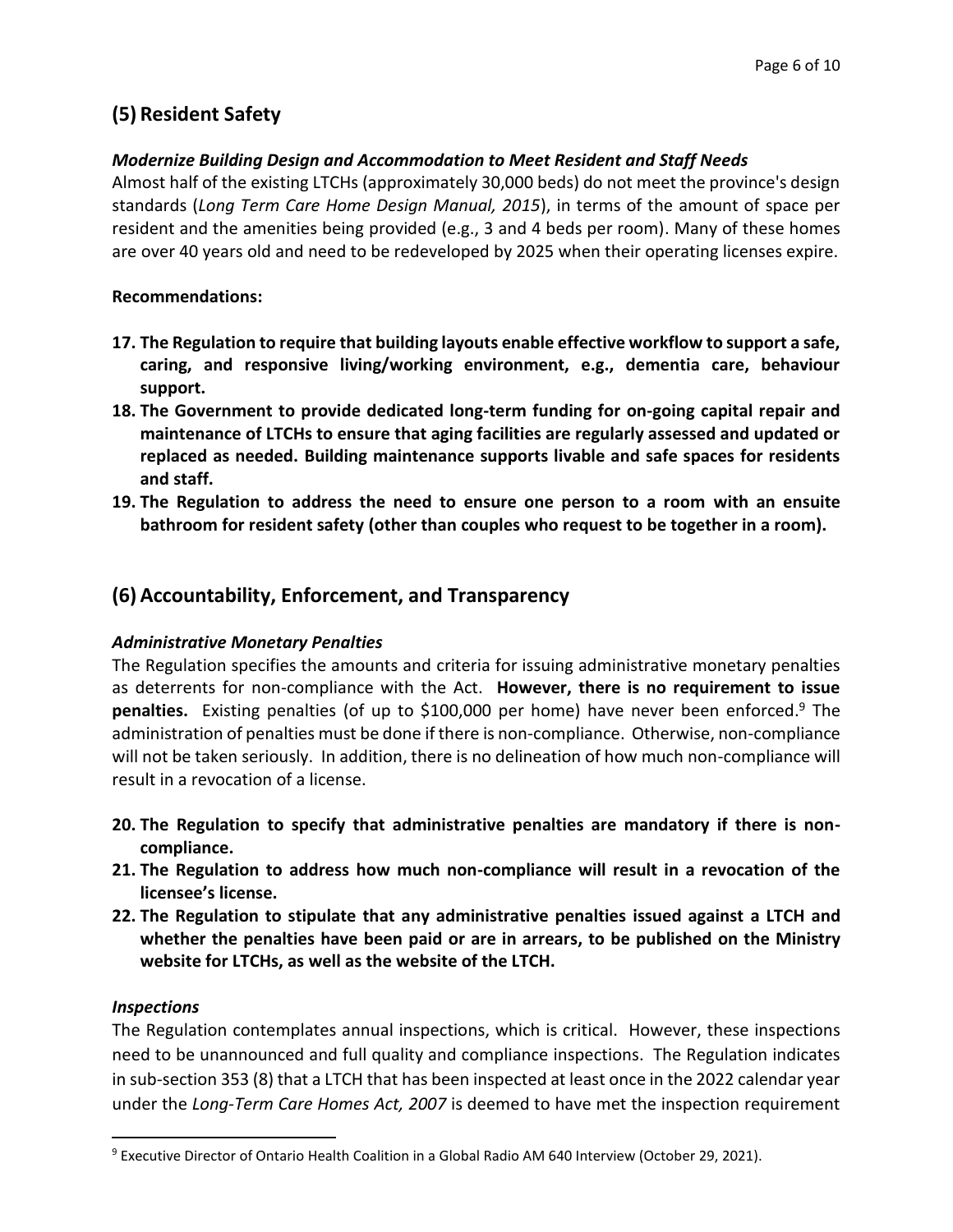under section 146 of the *Fixing Long-Term Care Act, 2021* in respect of the 2022 calendar year. This means that *any* kind of inspection, such as a complaint inspection, suffices for 2022. This does not constitute a full and unanticipated inspection. **There must be full annual inspections done without notice for all LTCHs for 2022.** LTCHs must be in compliance with all legislation and other requirements, and provide a safe and quality home for residents.

#### **Recommendation:**

#### **23. Delete subsection 353 (8) from the Regulation.**

# **(7)Definition of Not-for-Profit Homes**

The Regulation continues to deem for-profit entities to be a non-profit long-term care home, provided that the equity shares are owned by a non-profit corporation or other specified organizations (clause 318 1. iv of the Regulation).

A for-profit corporation is a corporation that seeks to generate profits for its shareholders, regardless of who those shareholders are. The mission of the equity owner is not the mission of the for-profit corporation. Even if a corporation has equity shares owned by a non-profit corporation, there are preference shares that can be held by other persons/entities that are forprofit. Furthermore, there is provision in the Regulation for for-profit entities to assume ownership of the not-for profit's shares if the shares have been provided as security and there is default. Hence, the deemed not-for profit home could be a for-profit LTCH totally owned by forprofit entities.

A LTCH must do everything in its power to meet all regulatory requirements and to provide a safe and quality environment for its residents, all of whom are vulnerable and dependent upon the home for their entire care. Should any revenue be generated by a LTCH, this must be used to augment the functioning of the home, not flowed to shareholders. Deeming a for-profit corporation to be a non-profit long-term care home is misleading and hides the fact that such corporation has a mandate to generate profit to be flowed to shareholders. Clause 318 1. iv opens the door to many for-profit corporations being deemed to be non-profit long-term care homes.

#### **Recommendations:**

- **24. Delete clause 318 1. iv of the Regulation. For profit corporations should not be deemed to be non-profit long-term care homes.**
- **25. The Regulation should state the government's intention isto develop and grow the not-forprofit and public component of the LTCH system.**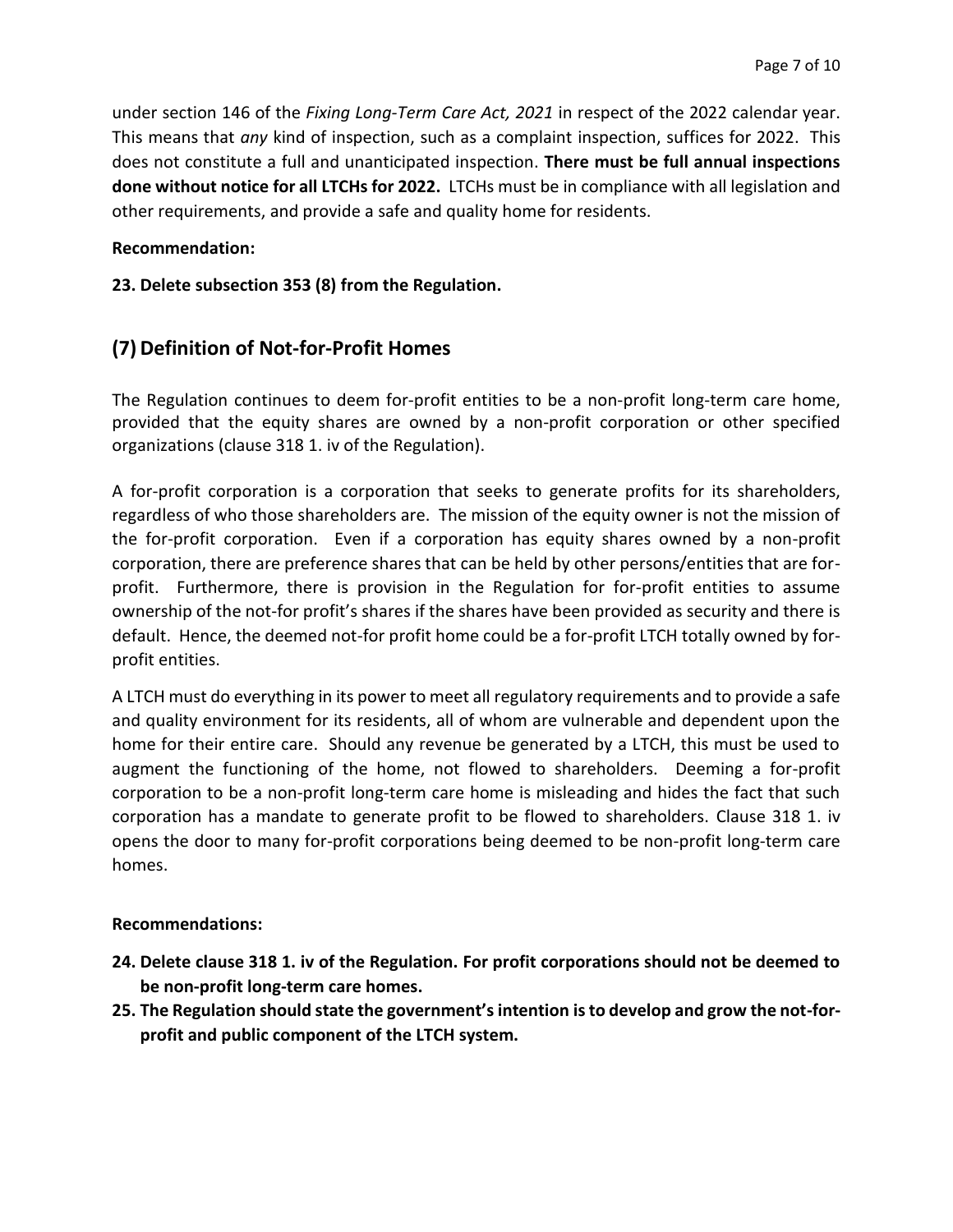# **(8) Whistle-Blowing**

The provisions regarding whistle-blowing are set out in section 30 of Bill 37 and they have not been augmented. In order to encourage whistle-blowing when required, and to provide assurance to those who choose to report, it is important that each licensee develop a robust policy and series of protections on whistle-blowing. Residents are in a very vulnerable position given that they rely upon the LTCH for the necessaries of life. All persons, including staff, residents and families of residents must be able to report wrongdoing, without fear of reprisals.

#### **Recommendation:**

**26. The Regulation to require that each licensee develop a policy on whistle-blowing that addresses staff training on the policy, anonymous reporting, protections to ensure no reprisals and procedures to be followed in the event that reprisals are done.**

# **C. Summary of Recommendations**

- **1. Each LTCH should be funded each year for compliance costs with the Regulation.**
- **2. The estimated costs for compliance should be reviewed and increased to ensure that appropriate annualized compliance funding is provided to LTCHs. The estimate per LTCH is much too low to meet all of the new requirements.**
- **3. The Regulation to require each licensee of a LTCH (licensee) to develop a policy and procedures to ensure that residents who come from diverse backgrounds, including gender identity and gender expression (such as 2SLGBTQI) are protected and recognized for their vulnerability to bias and prejudicial treatment. The policy to set out procedures to ensure that diverse residents are treated in a manner that respects their inherent dignity and procedures to be followed in the event of discrimination.**
- **4. Clause 102 (4) (b) of the Regulation be amended to include persons who provide direct care (front line staff) to be part of the interdisciplinary infection prevention and control team.**
- **5. The Regulation to require that all persons providing services/entering LTCHs be fully screened and immunized (including boosters) for infectious diseases, including COVID-19.**
- **6. The Regulation to require that the adoption of a palliative care philosophy by licensees be upon passage of the Regulation and that LTCHs begin to publicly report on palliative care performance measures after six months of the regulation coming into force.**
- **7. The Regulation to define the term "palliative care" such as that set out by the World Health Organization.**
- **8. The Regulation to require that MAiD be available in each LTCH so that residents may choose to die at their home.**
- **9. The Regulation to address the minimization of use of chemical restraints for responsive behaviours and require that the Restraints Policy mandated by section 118 address the inappropriate use of psychotropic medication.**
- **10. The Regulation to address the requirement for specialized behaviour and recreation therapists to assist in dealing with residents with responsive behaviours.**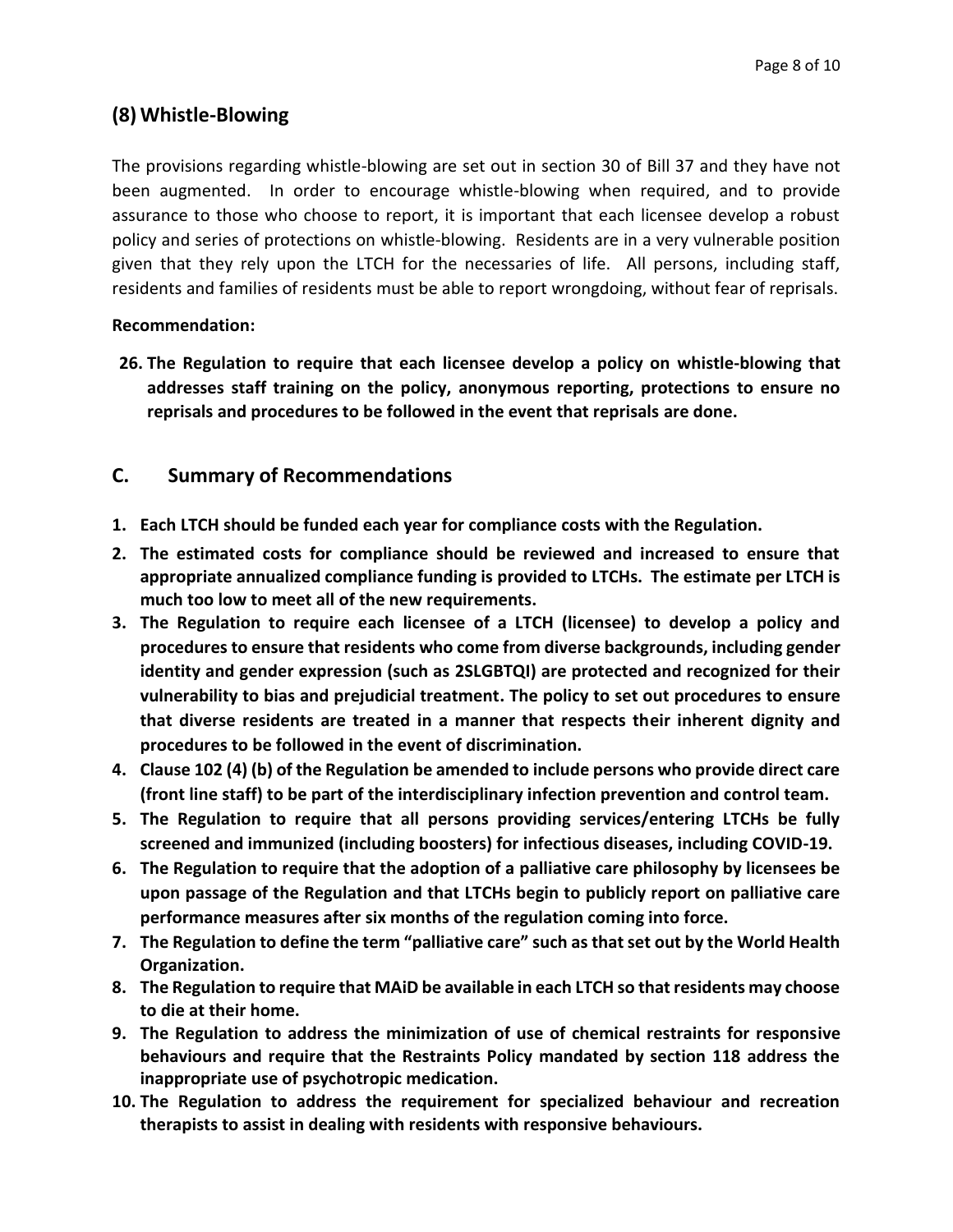- **11. The Regulation to mandate training of LTCH staff in understanding and dealing with individuals with responsive behaviours.**
- **12. The Regulation to state that treatment decisions are to be made by the resident, after informed consent, or by the substitute decision maker, if the resident does not have capacity for treatment decisions. Directives are to be used only in the case of emergencies.**
- **13. The Regulation to require that each resident's care plan address the resident being taken outside for recreation as per the Bill of Rights.**
- **14. The Regulation to require 4 hours of direct (hands-on) daily care for each resident to be in place upon passage of the Regulation. The "average" hours of care should be replaced with a minimum 4 hours of hands-on care per resident that recognizes the medical and care needs of the demographics of residents.**
- **15. The Regulation to require that LTCHs report publicly on actual hours of daily hands-on care provided for each resident, and by which type of health care worker.**
- **16. The Regulation to state that in addition to the Medical Director, there be an Attending Physician(s) or Attending Nurse Practitioner(s) (number based on # of beds) who is on site and accessible at all times and is responsible for managing and coordinating resident care in their respective LTCH.**
- **17. The Regulation to require that building layouts enable effective workflow to support a safe, caring, and responsive living/working environment, e.g., dementia care, behaviour support.**
- **18. The Government to provide dedicated long-term funding for on-going capital repair and maintenance of LTCHs to ensure that aging facilities are regularly assessed and updated or replaced as needed. Building maintenance supports livable and safe spaces for residents and staff.**
- **19. The Regulation to address the need to ensure one person to a room with an ensuite bathroom for resident safety (other than couples who request to be together in a room).**
- **20. The Regulation to specify that administrative penalties are mandatory if there is noncompliance.**
- **21. The Regulation to address how much non-compliance will result in a revocation of the licensee's license.**
- **22. The Regulation to stipulate that any administrative penalties issued against a LTCH and whether the penalties have been paid or are in arrears, to be published on the Ministry website for LTCHs, as well as the website of the LTCH.**
- **23. Delete subsection 353 (8) from the Regulation.**
- **24. Delete clause 318 1. iv of the Regulation. For profit corporations should not be deemed to be non-profit long-term care homes.**
- **25. The Regulation should state the government's intention isto develop and grow the not-forprofit and public component of the LTCH system.**
- **26. The Regulation to require that each licensee develop a policy on whistle-blowing that addresses staff training on the policy, anonymous reporting, protections to ensure no reprisals and procedures to be followed in the event that reprisals are done**.